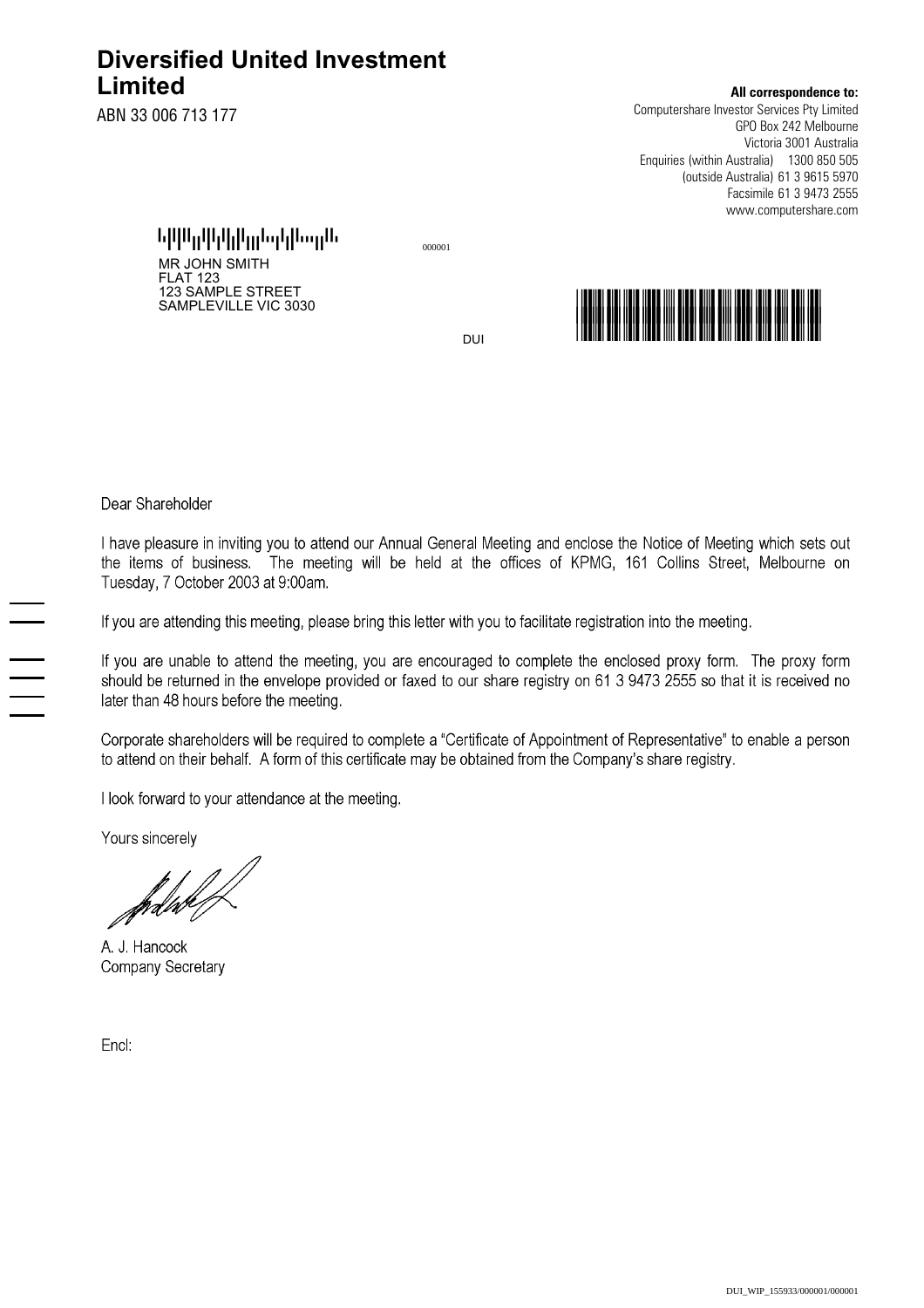# Notice of Annual General Meeting

Diversified United Investment Limited ABN 33 066 713 177

The Annual General Meeting of shareholders of Diversified United Investment Limited ("the Company") will be held at the offices of KPMG, Level 5, 161 Collins Street, Melbourne, Victoria on Tuesday, 7 October 2003 at 9:00am.

## **Business:**

## **Financial Statements and Reports:**

 $1.$ To receive the Statement and Report of the Directors, the Report of the Auditor and the Financial Statements for the financial vear ended 30 June 2003.

### Items 2 and 3 will each be proposed as an ordinary resolution:

### Directors:

 $\overline{2}$ . To consider and if thought fit, to pass the following resolution as an ordinary resolution:

"That Mr M K Myer, a Director retiring from office by rotation in accordance with clause 9.3 of the constitution, being eligible, is re-elected as a Director of the Company."

3. To consider and if thought fit, to pass the following resolution as an ordinary resolution:

"That Mr R H Myer, a Director appointed on 18 November 2002, who offers himself for election, be elected as a Director of the Company."

### **Other Business**

To deal with any other business that may be brought forward in accordance with the Constitution and the Corporations Act.

Dated this Day 5<sup>th</sup> day of September 2003

By order of the Board

fød*ht<sup>4</sup>* 

Mr Andrew J Hancock Company Secretary

#### **Voting entitlements**

The Board has determined, in accordance with the Company's Constitution and the Corporations Act 2001 that a shareholder's voting entitlement at the meeting will be taken to be the entitlement of that person shown in the register of members as at 7.00pm on Sunday 5<sup>th</sup> October 2003

## **Proxies**

A shareholder has the right to appoint a proxy, who need not be a shareholder of the Company. If a shareholder is entitled to cast two or more votes they may appoint two proxies and may specify the percentage of votes each proxy is appointed to exercise. The Proxy Form must be deposited at the share registry of the Company, Computershare Investor Services Pty Limited, located at GPO Box 242, Melbourne Victoria 3001 or by facsimile to Computershare on (03) 9473 2555 or to the Company on (03) 9654 3499.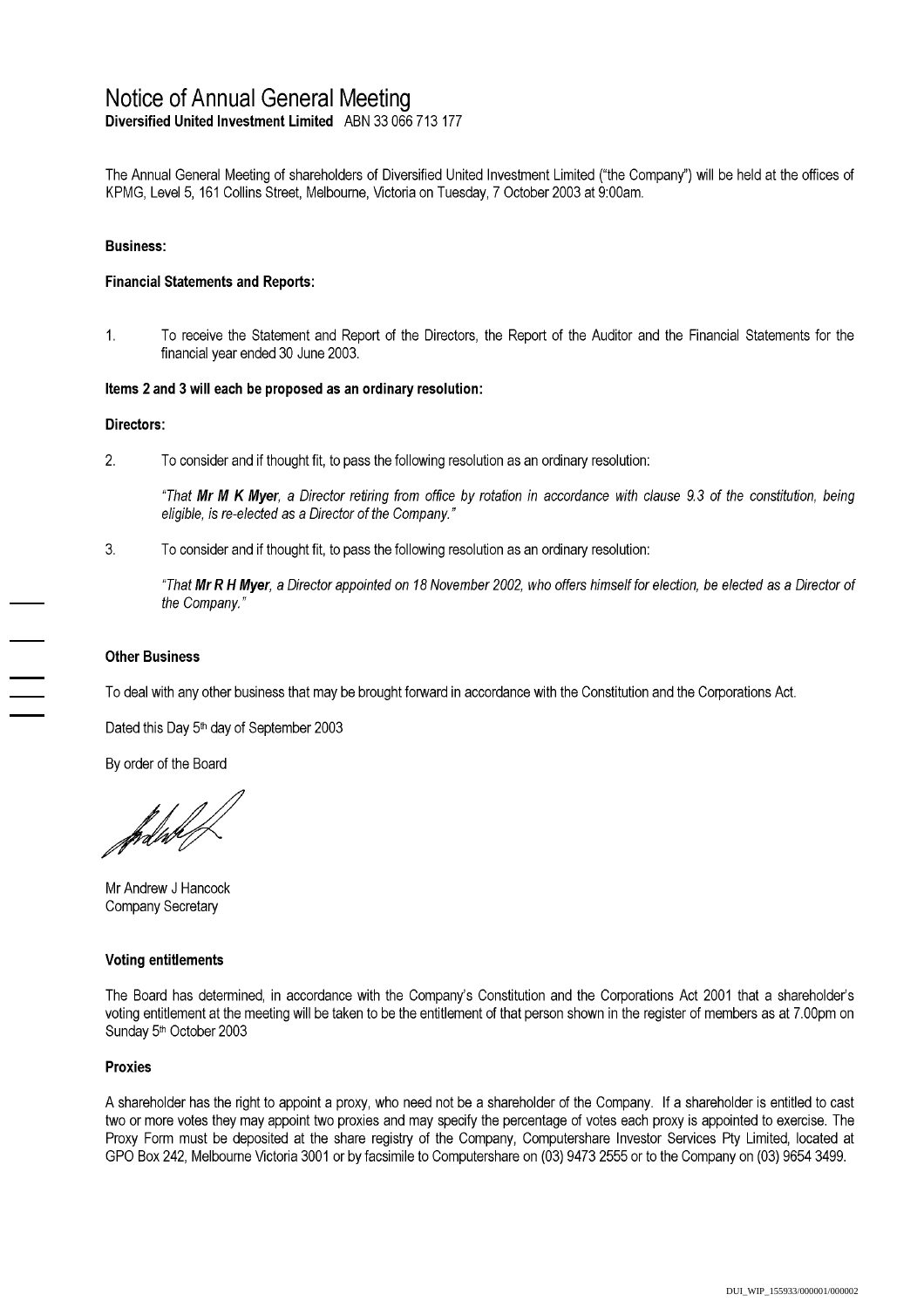# **Diversified United Investment Limited**

ABN 33 006 713 177



000001 MR JOHN SMITH FLAT 123 123 SAMPLE STREET SAMPLEVILLE VIC 3030

DUI

# **Appointment of Proxy**

I/We being a member/s of Diversified United Investment Limited and entitled to attend and vote hereby appoint





or failing the person named, or if no person is named, the Chairman of the Meeting, as my/our proxy to act generally at the meeting on my/our behalf and to vote in accordance with the following directions (or if no directions have been given, as the proxy sees fit) at the Annual General Meeting of Diversified United Investment Limited to be held at the offices of KPMG, Level 5, 161 Collins Street, Melbourne, Victoria on a street of t Tuesday, 7 October 2003 at 9.00am and at any adjournment of that meeting.

to indicate your directions

## Voting directions to your proxy - please mark

Item 1 To re-elect a director - Mr M K Myer

Item 2 To elect a director - Mr R H Myer



\* If you mark the Abstain box for a particular item, you are directing your proxy not to vote on your behalf on a show of hands or on a poll and your votes will not be counted in computing the required majority on a poll.

**PLEASE SIGN HERE** This section must be signed in accordance with the instructions overleaf to enable your directions to be implemented.

Individual or Securityholder 1

Securityholder 2

| Securityholder 3 |  |  |  |  |  |
|------------------|--|--|--|--|--|
|                  |  |  |  |  |  |

Director/Company Secretary

Sole Director and **Sole Company Secretary** 

**Contact Name** 

**Contact Daytime Telephone** 



D U I

**Proxy Form** 

Reference Number

## **All correspondence to:**

Computershare Investor Services Pty Limited GPO Box 242 Melbourne Victoria 3001 Australia Enquiries (within Australia) 1300 850 505 61 3 9615 5970 (outside Australia) Facsimile 61 3 9473 2555 www.computershare.com



I 1234567890 I ND

Write here the name of the person you are appointing if this person is someone other than the Chairman of the Meeting